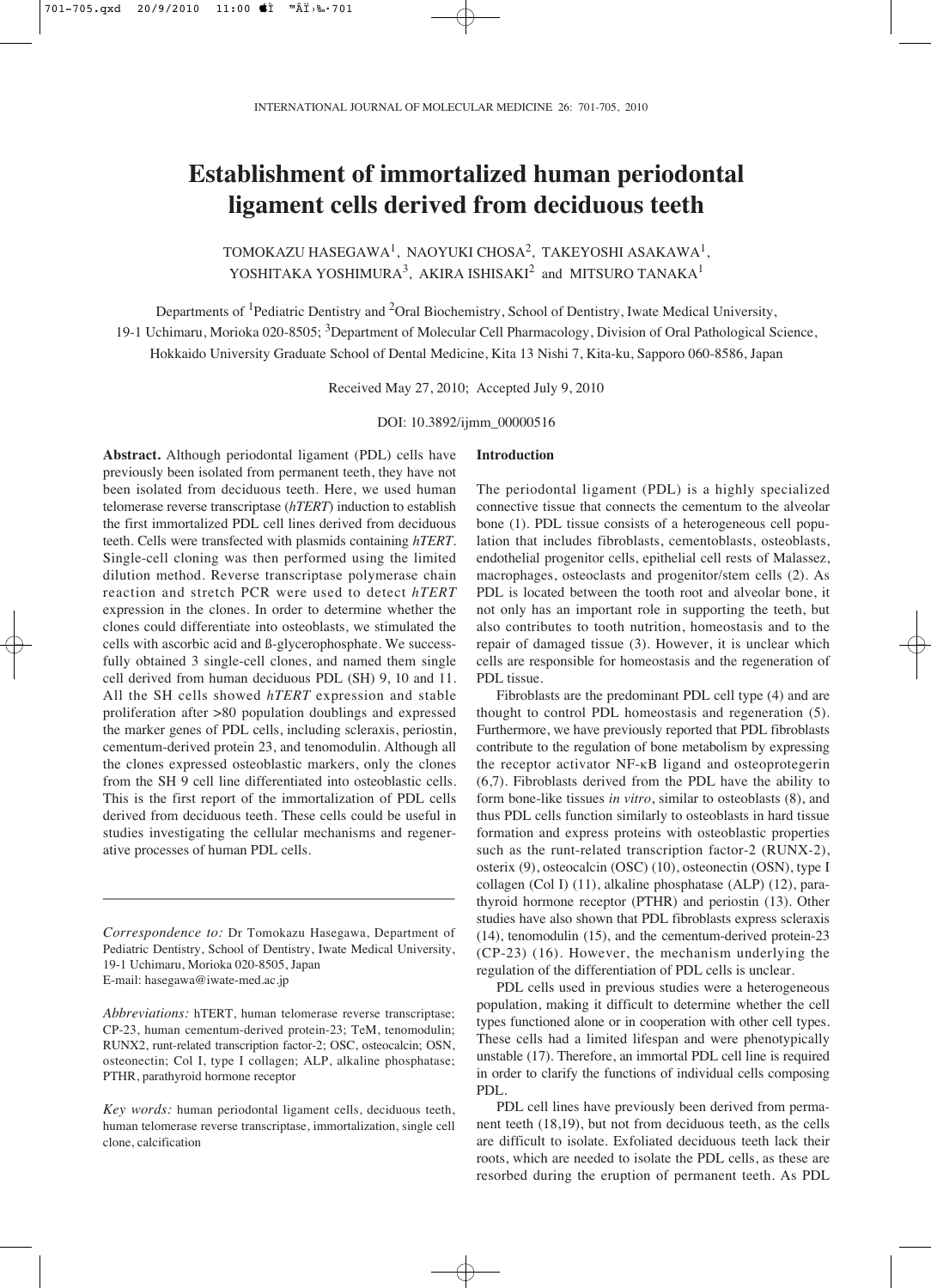cells derived from deciduous teeth are thought to contain more progenitor/stem cells than those derived from permanent teeth, they could be more useful for research.

Most somatic diploid cells lose telomere length during cell replication, leading to replicative senescence (20). Telomere length is dependent upon telomerase, a cellular ribonucleoprotein complex consisting of 2 components, namely integral RNA that serves as the telomeric template, which has reverse transcriptase activity and an associated protein (21). The induction of the human telomerase reverse transcriptase (*hTERT)* results in telomere length elongation and in the extension of the *in vitro* replicative life span of human mortal somatic cells (22,23).

In this study, we describe how the induction of the *hTERT* gene allowed us to establish immortalized PDL cells derived from deciduous teeth. We also provide an evaluation of whether these cell lines have PDL properties, and the potential to differentiate into osteoblastic cells *in vitro*.

# **Materials and methods**

*Cell culture.* PDL tissues were obtained from the middle third of the root surfaces of healthy human deciduous teeth, whose roots were not resorbed before the eruption of permanent teeth (obtained from 3 donors, aged 7 to 8 years), as previously described (6,7). Informed consent was obtained from the parents of the donors before tooth extraction, which was carried out in our hospital during the course of orthodontic treatment. The study protocol was approved by the Ethics Committee of Iwate Medical University, School of Dentistry (no. 01101).

A surgical blade was used to cut the PDL tissues into pieces so that they could be digested with collagenase (2 mg/ ml) at 37˚C for 30 min. The tissues were then washed with Dulbecco's phosphate-buffered saline (PBS), placed on culture dishes, and maintained in  $\alpha$ -modified minimum essential medium ( $\alpha$ -MEM; Gibco BRL, Gaithersburg, MD, USA) supplemented with 10% foetal bovine serum (FBS; Gibco BRL). Fibroblastic cells that grew from the PDL tissue culture were used as the PDL cells. When they reached confluence in 35-mm culture dishes, they were detached with 0.2% trypsin and 0.02% EDTA 4Na in PBS and subcultured at a 1:4 split ratio. All cultures were maintained at 37˚C in a humidified atmosphere of 5%  $CO<sub>2</sub>$ .

*Transfection of the hTERT gene.* All the PDL cells were transfected with a *pBABE-neo-hTERT* plasmid containing a neomycin-resistant gene (Addgene plasmid 1774, provided by Addgene Inc. Cambridge, MA, USA) and Lipofectamine™ LTX (Invitrogen, Carlsbad, CA, USA) according to the manufacturer's instructions. Cells were exposed to 10% FBS α-MEM containing 150  $\mu$ g/ml G418 (Gibco BRL) for 12-15 days. The surviving cells were trypsinized and allowed to grow in 100-mm culture dishes.

*Single-cell cloning.* Single-cell clones were obtained using the limited dilution method. After *hTERT* transfection and selection with G418, the surviving cells were seeded on a 96-well plate (Corning, NY, USA) at 0.5 cells per well, then incubated at 37˚C in a humidified incubator in an atmosphere

Table I. Primers used in RT-PCR.

| Gene<br>name    | Primer  | Oligonucleotide sequence (5'-3') |
|-----------------|---------|----------------------------------|
| hTERT           | Forward | TCTGGGATGCGAACGGGC               |
|                 | Reverse | TCCGGCTCAGGGGCAGC                |
| Scleraxis       | Forward | TGCGAATCGCTGTCTTTC               |
|                 | Reverse | GAGAACACCCAGCCCAAA               |
| Periostin       | Forward | TGTTGCCCTGGTTATATGAG             |
|                 | Reverse | <b>ACTCGGTGCAAAGTAAGTGA</b>      |
| $CP-23$         | Forward | AACACATCGGCTGAGAACCTCAC          |
|                 | Reverse | GGATACCCACCTCTGCCTTGAC           |
| TeM             | Forward | TTGAAGACCCACGAAGTAGA             |
|                 | Reverse | ATGACATGGAGCACACTTTC             |
| RUNX2           | Forward | <b>CCCCACGACAACCGCACCAT</b>      |
|                 | Reverse | GTCCACTCCGGCCCACAAATC            |
| Osterix         | Forward | CCTGGCTGCGGCAAGGTGT              |
|                 | Reverse | GATCTCCAGCAAGTTGCTCTGC           |
| OSC             | Forward | <b>CAGCAAAGGTGCAGCCTTTGT</b>     |
|                 | Reverse | TCCTGAAAGCCGATGTGGTC             |
| <b>OSN</b>      | Forward | CCGAAGAGGAGGTGGTGGCGG            |
|                 | Reverse | ACGGGGTGGTCTCCTGCCTCC            |
| Col I           | Forward | ACTGGGGAAACCTGTATCCGG            |
|                 | Reverse | AAGGGCAGGCGTGATGGCTTA            |
| AI.P            | Forward | CTCGTTGACACCTGGAAGAGC            |
|                 | Reverse | ACAGGATGGCAGTGAAGGGCT            |
| <b>PTHR</b>     | Forward | AGGAACAGATCTTCCTGCTGCA           |
|                 | Reverse | TGCATGTGGATGTAGTTGCGCGT          |
| <b>B</b> -actin | Forward | <b>CTGGCACCACACCTTCTACAATG</b>   |
|                 | Reverse | AATGTCACGCACGATTTCCCGC           |

of 95% air and 5%  $CO<sub>2</sub>$ . After the cells had grown for 10 days, they were treated with trypsin and subcultured into 24-well plates (Corning). This was repeated until confluency was reached at 20 days after single cell cloning. The population doubling (PD) level was defined as the number of doublings required for a single cell to reach confluence in a 100-mm culture dish. Both the PDs and the incubation day were considered to be zero when single-cell cloning was performed. PD was estimated at 20 for the PDL cell clones. Clones obtained after single-cell cloning in this study were named single cell derived from human deciduous PDL (SH).

*Telomeric repeat amplification protocols.* Telomerase activity was assayed by the stretch PCR method, using the TeloChaser (Toyobo, Osaka, Japan), according to the manufacturer's instructions. The TAG-U primer was mixed with crude cell extracts from SH or HeLa cells  $(2.5x10<sup>4</sup>$  cells for each reaction) and was incubated at 37˚C for 60 min to produce telomeric repeats (TTAGGG). After the telomerase reaction, DNA was purified and amplified with CTA-R primers. The PCR products were separated on a 10% acrylamide SDS-PAGE gel and stained with ethidium bromide. A HeLa cell extract was used as the positive control for telomerase activity. Heat-treated (60˚C for 10 min) extracts of HeLa cells served as the negative control.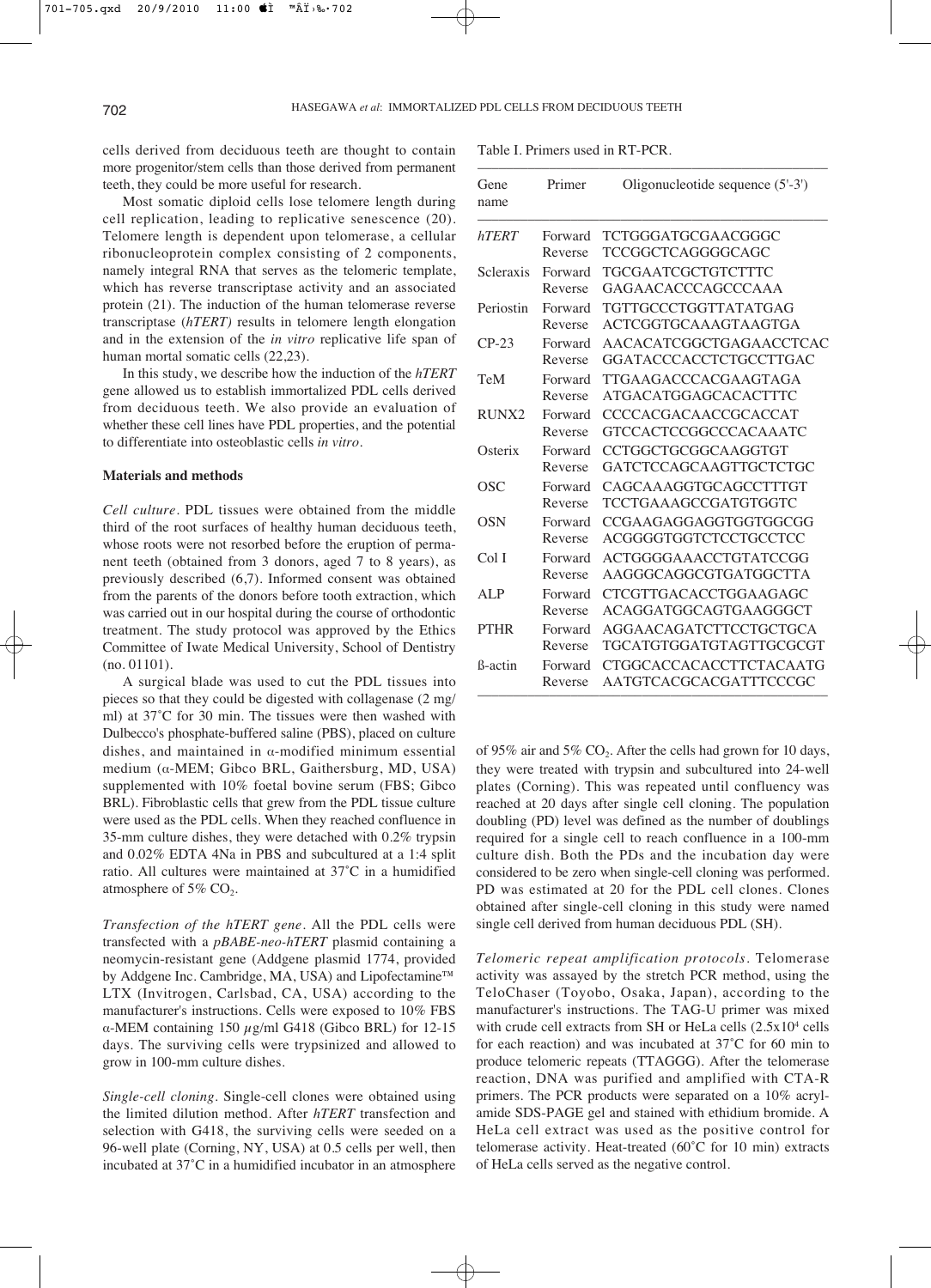



Figure 2. PD levels of SH cells.

Figure 1. Expression of *hTERT* mRNA and *hTERT* activity in SH cells. (A) Telomerase activity was detected using stretch-PCR methods. (B) HeLa cells were used as the positive control. HeLa cells extract inactivated by heat treatment was used as the negative control.

primer pairs for ß-actin, *hTERT* (19), scleraxis (15), periostin (24), CP-23 (16), and tenomodulin (TeM) (15) for the PDL markers, and RUNX2 (25), osterix (19), OSC, OSN, Col1a, ALP, and PTHR (26) for the osteoblastic cell markers. The primer sequences are shown in Table I.

*Gene expression detection with reverse transcription polymerase chain reaction (RT-PCR).* After 23 PDs, total RNA from the SH clones was isolated using TRIzol reagent (Invitrogen), according to the manufacturer's instructions. RNA sample  $(1 \mu g)$  was reverse-transcribed to first-strand cDNA using a PrimeScript RT reagent kit (Takara Shuzo, Kyoto, Japan), according to the manufacturer's instructions. mRNA from cDNA samples was amplified with specific

*Calcification assay.* All the SH clones were cultured on 60-mm culture dishes with or without  $10\%$  FBS  $\alpha$ -MEM containing 50  $\mu$ g/ml ascorbic acid (Nakarai Tesque, Kyoto, Japan) and 6 mM ß-glycerophosphate (Sigma, St. Louis, MO, USA), a mixture referred to here as the differentiation medium (DM). Half the medium in each dish was exchanged every 2-3 days. After 4 weeks of culture, the cells were fixed with 10%



Figure 3. Results from RT-PCR analysis and comparison of SH cell morphology. (A) All the SH cell lines expressed mRNAs specific for PDL at 23 PDs. (B) There was no difference in the morphologies of the SH cell clones, either before or after confluence. The bars represent 100 μm.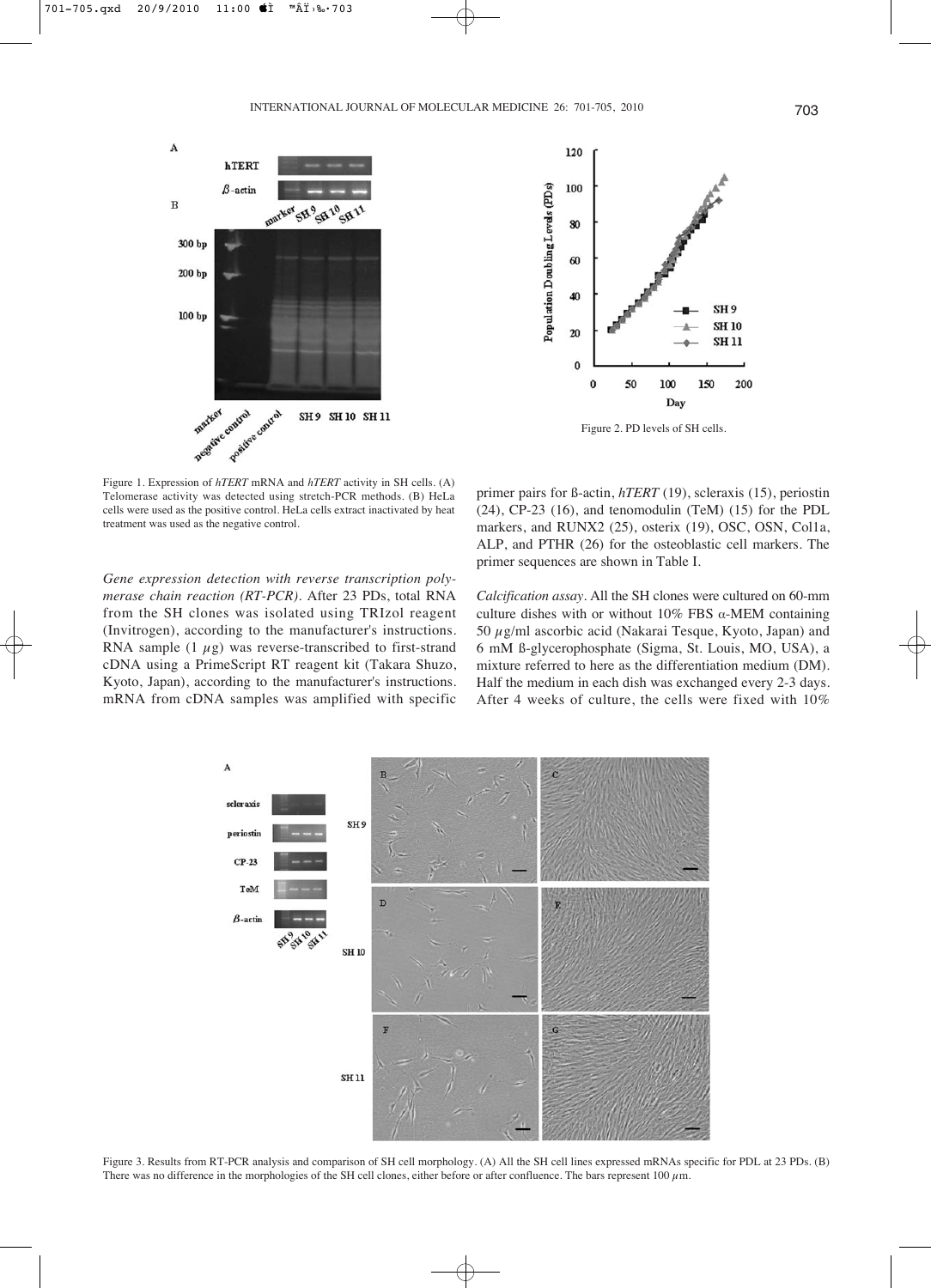

Figure 4. RT-PCR analysis and von Kossa staining in the SH cells cultured in DM for 4 weeks. (A) mRNA expression of RUNX2, osterix, OSC, OSN, Col I, ALP and PTHR in SH cells. Results of von Kossa staining using phase-contrast microscopy. The SH 9 cells formed mineralized nodules (B) though the SH 10 and 11 cells only formed multilayered nodules (C and D). The bars represent 100  $\mu$ m.

formaldehyde, then washed with distilled water and exposed to von Kossa stain, as previously described (27).

## **Results**

*Expression of hTERT in SH cell lines 9, 10, and 11.* At PD 23, we observed the *hTERT* mRNA expression in the SH cell lines 9, 10 and 11 (Fig. 1A). The stretch PCR method indicated that there was telomerase activity in the SH extracts and the positive control, but not in the negative control (Fig. 1B). These results show that the SH cell line possesses telomerase activity.

*Growth curve of SH cell lines 9, 10 and 11.* All SH cell lines grew at a similar rate,  $\sim$ 1 PD every 2 days (Fig. 2). The SH cells divided at least 80 times and were passaged >40 times.

*Characteristics of SH cell lines 9, 10, and 11.* At PD 23, all the SH cells expressed scleraxis, periostin, CP-23, and TeM (Fig. 3A), at levels similar to those of the original primary PDL cells. However, the scleraxis expression was lower than that of the other genes.

The cells in all the 3 lines were spindle-shaped (Fig. 3B, D and F), a feature consistent with fibroblasts. After culture confluence, there were no morphological differences among the SH clones (Fig. 3C, E and G).

*Osteogenic characterization.* At PD 23, all the SH cell lines expressed bone-related genes, such as RUNX2, osterix, OSC, OSN, Col I, ALP and PTHR (Fig. 4A).

The SH 9 cells cultured in DM formed von Kossa-positive calcified deposits (Fig. 4B). The SH 10 and 11 cells cultured in DM formed multilayer nodules, but not calcified deposits (Fig. 4C and D).

## **Discussion**

In this study, we established 3 PDL fibroblast cell lines immortalized by transfection with *hTERT*. SH 9 cells have the characteristics of original primary cells with respect to morphological appearance, gene expression, and production of calcified deposits. Our results suggest that immortalized cells such as these could be useful tools for elucidating the biology and regenerative mechanisms of human PDL.

Normal cells have a limited capacity to divide, and cellular senescence occurs immediately *in vitro*. This is thought to result from telomere DNA loss with passage progression (28). Since cellular senescence is induced by telomere shortening in certain cell types, the overexpression of the *hTERT* gene, which prevents this process, facilitates the immortalization of cells (21,23). In the SH cell lines transfected with the *hTERT* gene (lines 9-11), we observed telomerase activity and growth that was not retarded over >80 PDs. The morphology of the SH cell lines was not altered. These results suggest that the *hTERT* gene was stably expressed. Additionally, the induction of the *hTERT* gene extended cell lifespan by preventing cellular senescence.

PDL cells have osteoblastic properties and the capacity to form bone-like tissue *in vitro* (8). In this study, only the SH 9 cells incubated in DM produced calcified deposits. However, the SH 10 and 11 cells also expressed RUNX2, osterix, OSC, OSN, Col I, ALP and PTHR, despite having no osteogenic ability (Fig. 4A). SH 10 and 11 formed multilayered nodules when cultured in DM, but did not produce calcified deposits (Fig. 4C and D). Based on these findings, we believe that we successfully isolated both osteogenic and non-osteogenic cell lines from the original PDL cells.

All the SH cell lines expressed scleraxis and TeM mRNA. Scleraxis, a basic helix-loop-helix transcription factor, is expressed in tendon progenitor populations and mature tendons (14,29). TeM is a late marker of tendon formation (30,31). PDLs have tendon-like features, and they usually do not differentiate into osteoblasts and form bone. This could be a mechanism used to maintain PDL space *in vivo*. Additionally, periostin is an extracellular matrix protein that is expressed in PDL and periosteum (32). CP-23 is expressed in PDL fibroblasts and cementoblasts but not in osteoblasts (16). Altogether, the presence of these products in our SH